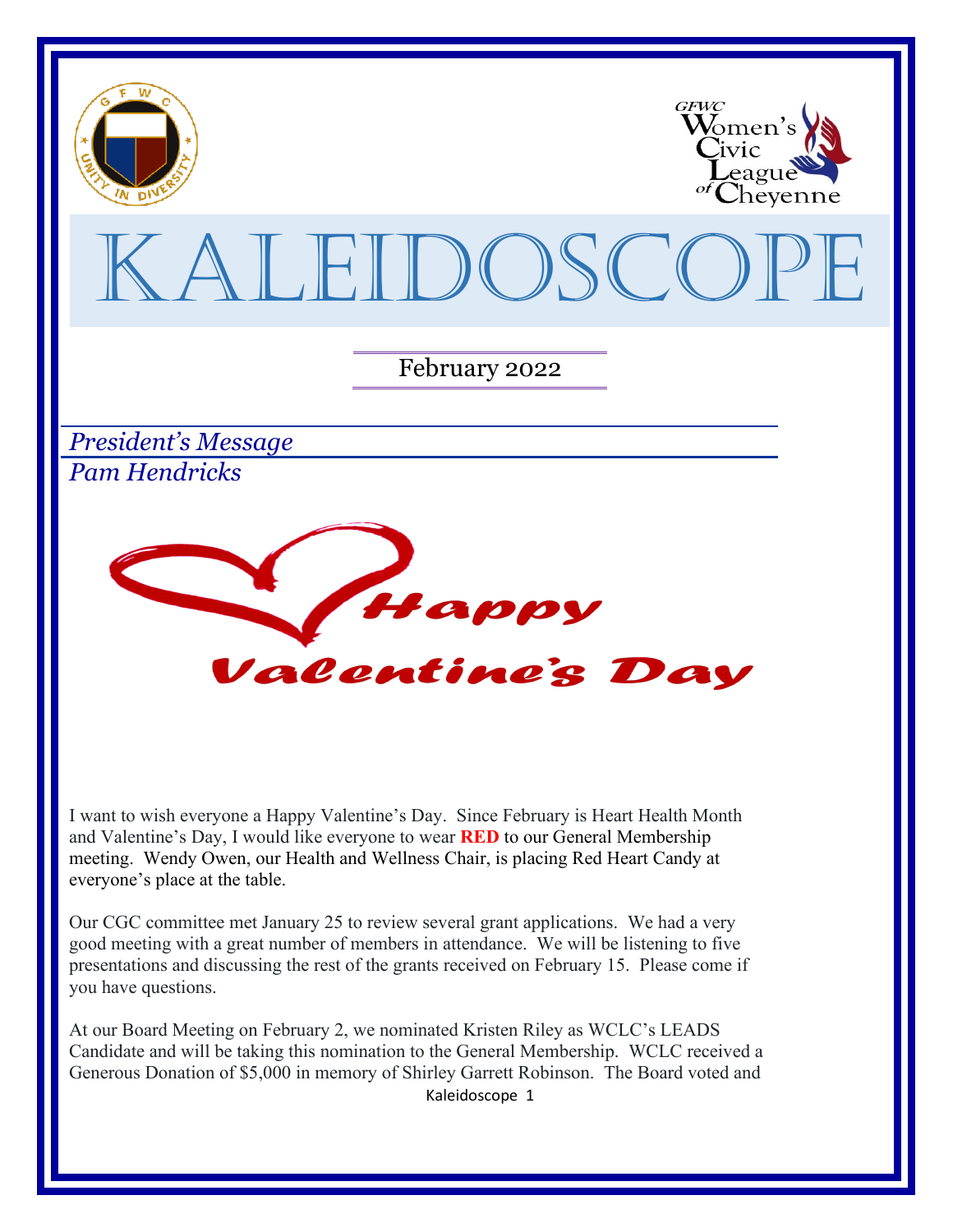recommended to have this donation go to the Botanic Gardens for uplighting in the Peace Garden including a plaque stating, "In Memory of Shirley Garrett". This will also be voted on at the General Membership Meeting.

All project committees have received their monies. I'm hoping we can do great things with these funds.

Have a great February and stay Happy and Healthy!

PEACE, PAM

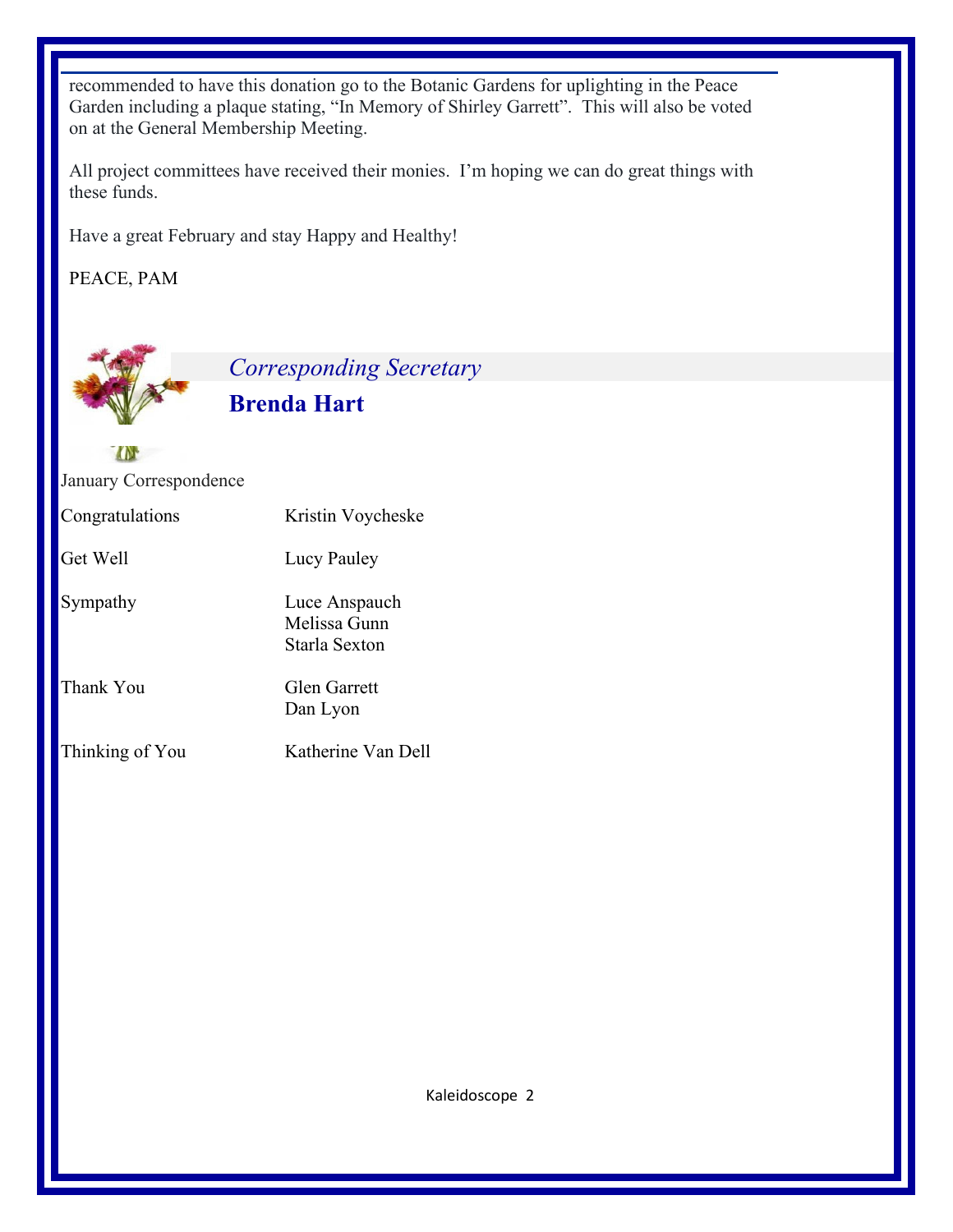# *Second Vice-President Lucy Pauley*



Monthly meeting will be on Wednesday February 9<sup>th</sup> at the Cheyenne Country Club. The speaker this month is Commander Barrington USAF.

### **YEARBOOK CHANGES**

# **Yearbook Updates/Corrections for 2021-22**

Nancy Black-Campbell's new address is 4704 Storm Ct., 82009

Joanne Mill's new address is 2350 Limon Dr. #118, Ft. Collins, CO 80525

Add *Lifetime Member* to Mary Weppner's address

Remove Joyce Bailey as Administrative Assistant under Christmas House information

Joyce Bailey e-mail address joyce.bailey33@gmail.com

Jennifer McLaughlin's email address should be [jennbillmc83@gmail.com](mailto:jennbillmc83@gmail.com)

Valarie Finch's email address changed to [vfinch@carpetonecfi.com](about:blank)

Robin Truax's email address should be robint  $516@$  vahoo.com there's a "t" in there

#### **New Members**

Julie Fleming 8508 Granada Trail Chey WY 82009 cell: 404-281-3530 birthday: Dec. 22 email: [julie@juliefleming.com](mailto:julie@juliefleming.com)

Keri Anne Simalek (spouse Gregory Walling) 303 Arkel Way Chey WY 82007 home: 307-426-4143 cell: 573-714-5883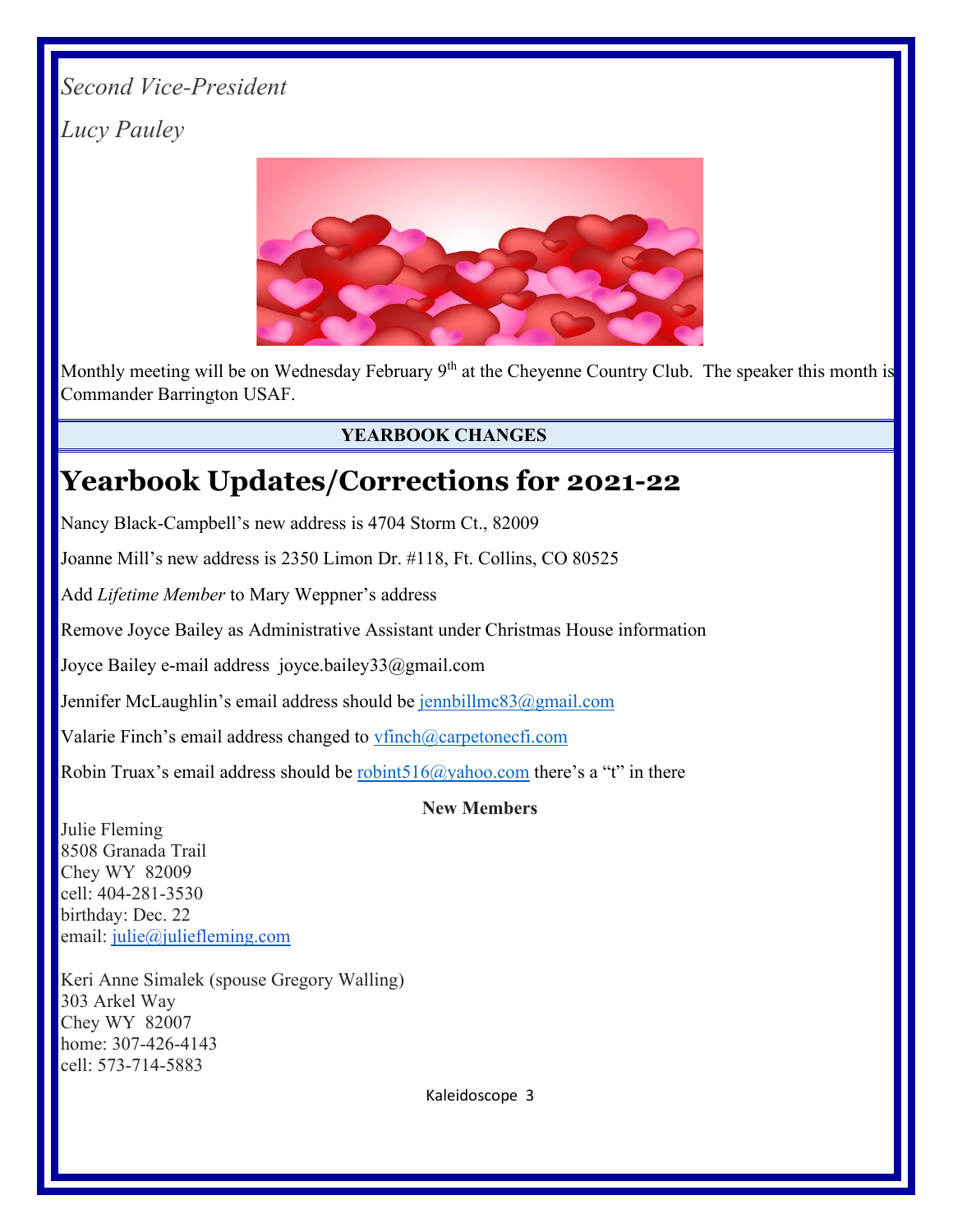birthday: Dec. 22 [email:keriannesmialek@gmail.com](mailto:email%3Akeriannesmialek@gmail.com)

Judy Moss 6134 Shaun Av Cheyenne, WY 82009 [judymoss@live.com](mailto:judymoss@live.com) phone: 307-401-3341

**Teresa Moore 3425 Rawlins Cheyenne, WY 82001 [teresa.moore@bresnan.net](mailto:teresa.moore@bresnan.net) cell: 970-227-2287**

**Marianne Gatti 11609 Pitman Rd Cheyenne, WY 82009 [marianne.gatti@gmail.com](mailto:marianne.gatti@gmail.com) cell: 307-477-9107**

Delete: Sue Bernard, Active Member Bev Havens , Active Member Marsha Tempte, Active Member Fran Smyth, Active Member Linda Demartine. Active Member Connie Stearns, Active Member Claire Snyder, Active Member

#### **SENIOR SERVICES**

We will be meeting on Wednesday, February 16, 2022 at 11:00 at Barnes and Noble (Starbucks) to further plan our projects/activities. We are trying to focus on some "hands on" projects/activities to support seniors at the senior centers, assisted living facilities or retirement facilities, rather than just write out a check. Everyone is welcome to attend, so please join us if you can. Thanks for all you do. Brenda Hart

#### **YOUTH AND FAMILY SERVICES**

The committee will meet before the luncheon on Wednesday, January 9<sup>th</sup> at 10:45 in the back of the meeting room at the Cheyenne Country Club. We have several requests for funding from various groups and we need to make some decisions regarding our funds. I hope you will be able to attend. Please call or text Judy Lissman, 307-575-1102 or email at  $i$ lissman1@gmail.com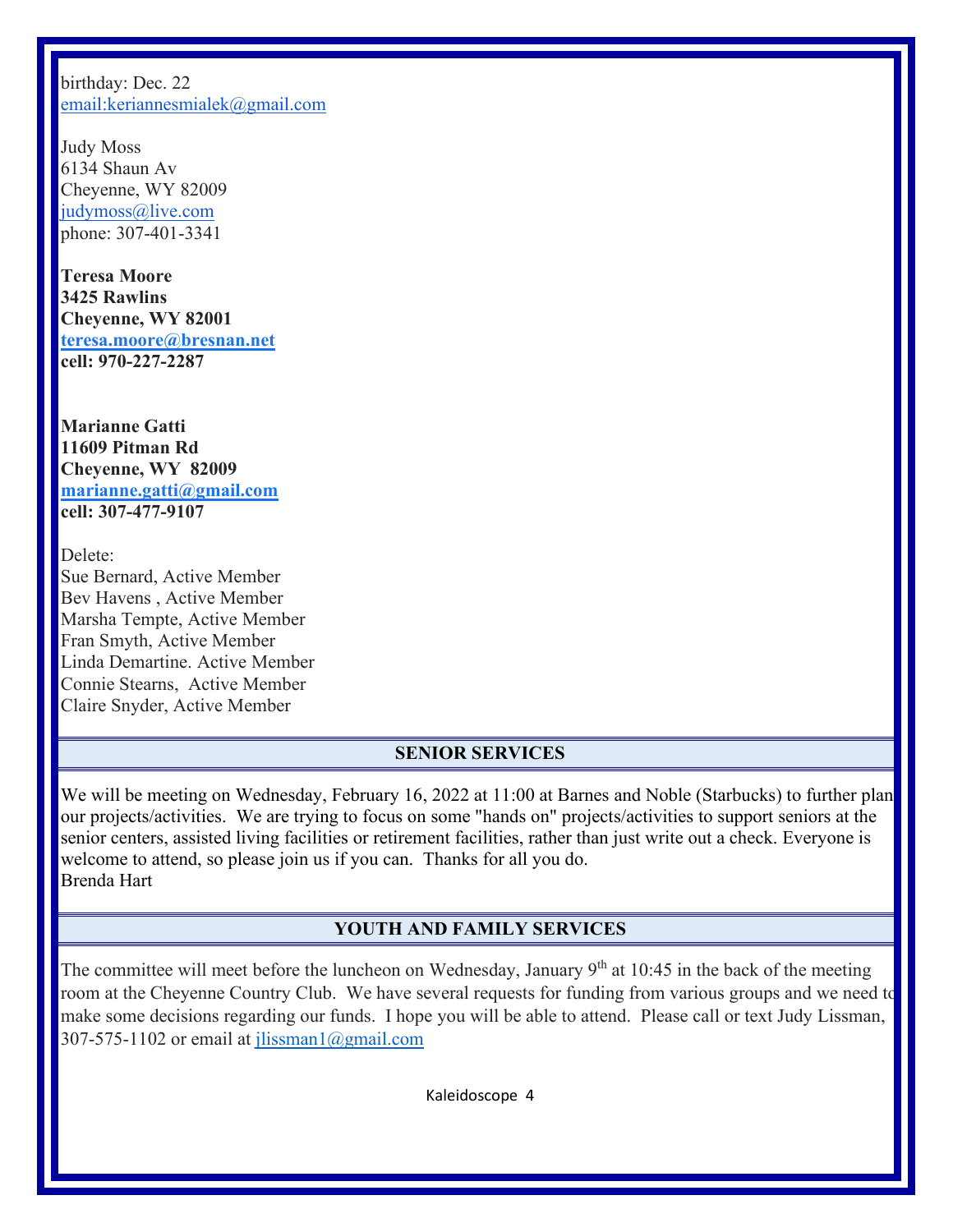#### **COMMUNITY GRANT COMMITTEE (CGC)**

The CGC committee will be meeting on February 15, 1-4 pm at the meeting room in the Airport Terminal. There will be presentations and final approval of grant recommendations. Join us and see how your hard work at Christmas House is being used. Barb and Kristen.

#### **ESO**

The book this month is Eleanor Oliphant is completely fine- by Gail Honeyman. We will be meeting on February 28th at 9:15 am at Barnes & Noble.

#### **GFWC-WYOMING**

Happy Valentine's Day! February is a month for roses, so GFWC Wyoming is making its last big push for donations to the Run For The Roses Campaign to raise funds for the renovations at GFWC Headquarters. We are over halfway to our goal of raising \$1000! This is the  $10<sup>th</sup>$  year of the effort to make repairs and upgrades to this beautiful house in Washington DC which is truly a treasure for all GFWC members. Please send donations to Katherine Van Dell, the State Treasurer.

If you missed the virtual Christmas Tour of Headquarters – it is being re-run in February. You can register on the member portal until 2/15/22 and view the tour at your lesiure until the end of the month. Our own Evie Randall made one of the ornaments!

For all things GFWC Wyoming related – check out the website (gfwcwyoming.org) that has been newly updated with forms, dates, newsletters, etc. Save the date for the Annual Convention in Thermopolis April 29<sup>th</sup> and  $30<sup>th</sup>$  – we plan to have a fun time while taking care of business! Nancy

#### **ENVIRONMENT COMMUNITY SERVICE**

*MARSHALL FIRE ANIMAL SUPPORT --* **Due to overwhelming support, there are NO pet feeding or supply needs at this time. Financial donations are the best way to help.** The websites below have information on what they are doing, their needs, how to make a donation.

- **[Boulder Community Foundation](about:blank)**. [https://www.commfound.org/](about:blank) If you donate, note that your donation is for **animal response and recovery.**
- **[Humane Society of Boulder Valley](about:blank)**, [https://www.boulderhumane.org/](about:blank)
- **[Longmont Humane Society,](about:blank) [https://www.longmonthumane.org/](about:blank)**
- **[Colorado Pet Pantry](about:blank)** [https://www.coloradopetpantry.org/](about:blank)
- **To donate hay**, contact **[Colorado Horse Rescue](about:blank)**. [https://chr.org/](about:blank)

**Want to learn about all things BEES and BEE KEEPING?**

**The Wyoming Bee College Conference will be returning to Cheyenne on March March March 11-13, 2022, University of Wyoming Extension at LCCC. The Minnesota Bee** Squad will be teaching in depth classes, an all-day beginner basic beekeeping class with

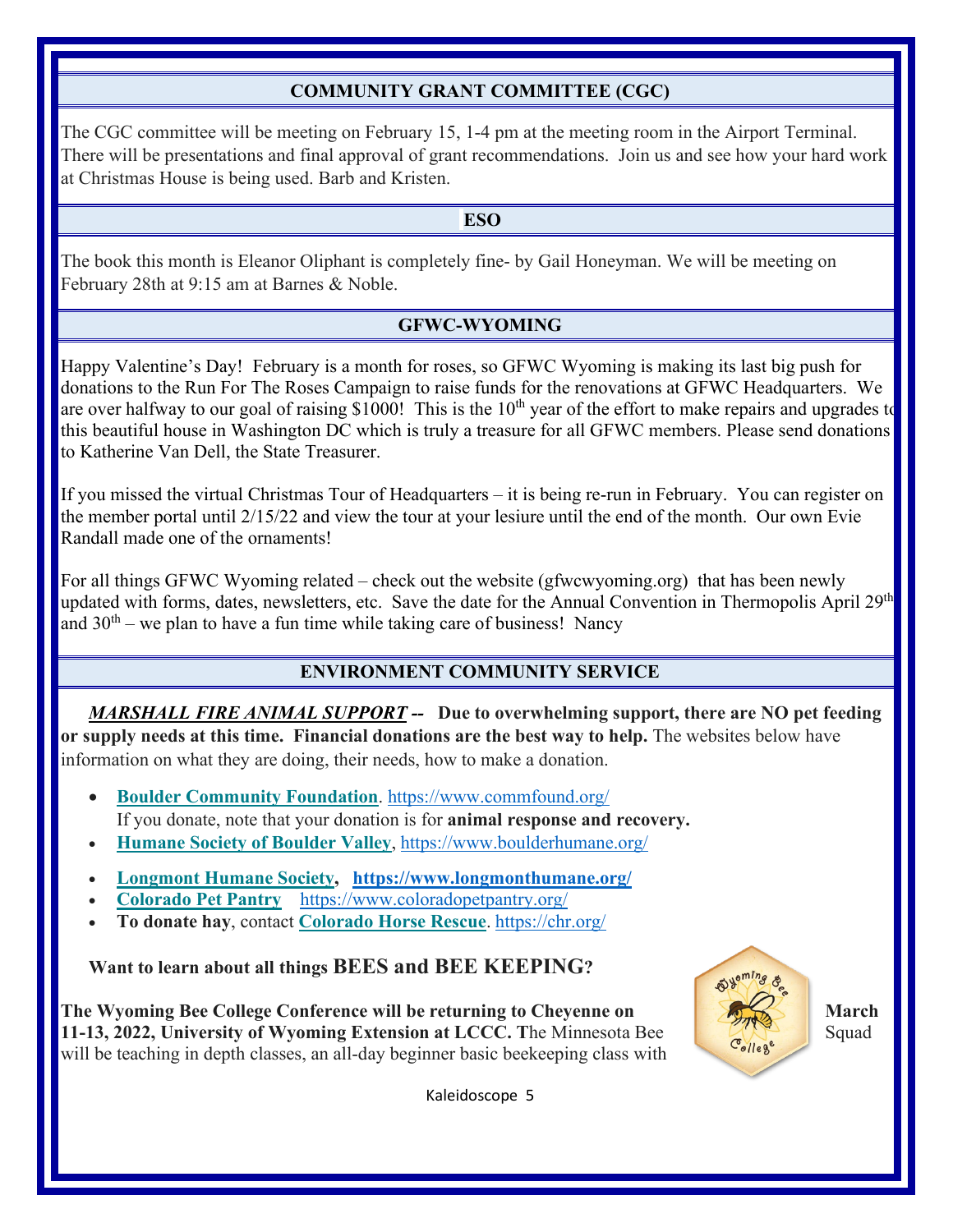beekeeping 101 (Saturday) and several advanced topics along with Bee Nutrition, Queen Bees, Swarms Management and much more. Open to everyone interested in bees, beekeeping or gardening for bees! Information at [https://wyomingbeecollege.org/.](about:blank) Check schedules, requirements, registration on website.

Phyllis Salzburg, Chair

### **MILITARY OUTREACH**

#### **Warren Spouses' Club Boots and Baubles Scholarship Auction**

The WCLC membership has the opportunity to support local military (active, reserve, guard, retiree) children and spouses in two ways through the annual Warren Spouses' Club Boots and Baubles Scholarship Auction that will be held on March 5, 2022 at the BLUE Federal Credit Union Headquarters. This auction is the Warren Spouses' Club primary fundraiser each year, and the money raised goes toward college scholarships for military dependents as well as base and community support.

**Donations toward lunch for Fly-fishing trip** WCLC club member Lorraine Gallagher and her husband Joe are generously donating a fly-fishing trip to Dave Barry's ranch as an item for the auction. WCLC membership may be involved by donating funds to provide a lunch for the four guests who purchase the trip and two guides. The amount collected will be capped at \$125.00. Any amount (cash or checks made payable to Lorraine Gallagher) is appreciated.

**Homemade Jams, Jellies, Pickles, etc.** We are also putting together a basket to include canned jams and jellies. If you have some of your yummy, canned items on your shelves, please consider a donation.

The Military Outreach Committee will be collecting all donations at the February 9 WCLC luncheon.

#### **Valentine's Day Cookie Drive for the Airmen in the Dorms**

Thank you to everyone who has volunteered to bake and/or assemble Valentine's Day cookies for the young airmen at FE Warren AFB. The WCLC has supported this event since it started in 2018! You can still sign-up to bake at

<https://www.signupgenius.com/go/10C0D4BAEAF2CA1FE3-the5th>

We will be collecting the cookies at the February 9 WCLC luncheon.

Please feel free to reach out with any questions! Thank you!

WCLC Military Outreach Committee

Judy Moss Deb McCann Carolyn Ritschard

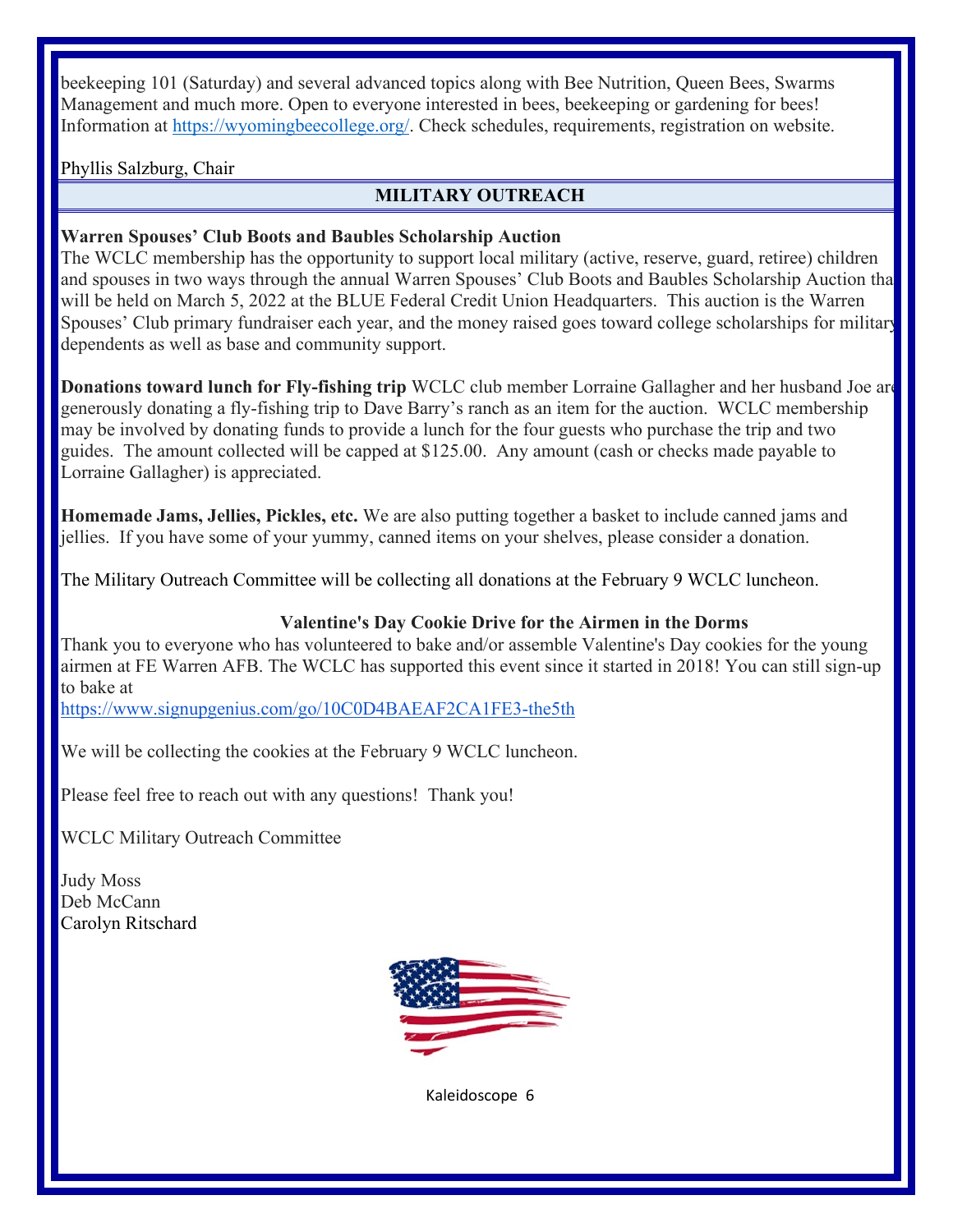# **HEALTH AND WELLNESS COMMUNITY SERVICE PROGRAM**

#### **CRAFT DONATIONS NEEDED-**

THE WCLC HEALTH & WELLNESS COMMITTEE WILL ALSO BE COLLECTING ARTS & CRAFT SUPPLIES THE ENTIRE MONTH OF FEBRUARY TO BE GIVING FOR MAKE A DIFFERENCE DAY IN MAY 2022. ANY ART OR CRAFTS SUPPLIES WILL WORK. BRING YOUR DONATIONS TO THE FEBRUARY 2022 WCLC GENERAL MEMBERSHIP MEETING OR DROP BY YOUR DONATIONS TO WENDY OWEN AT 2700 CAREY AVE. ANYTIME IN FEBRUARY. Time to clean out your crafts stash!!!!! Take advantage of this opportunity!!!!!

#### **WEAR READ FOR NATIONAL HEART MONTH**

\*\*\*\*WEAR RED TO THE WCLC FEBRUARY GENERAL MEMBERSHIP MEETING ON WEDNESDAY, FEBRUARY 9, 2022 TO SHOW YOU SUPPORT AND BRING RECOGNITION FOR NATIONAL HEART MONTH.

# February is American Heart Month!

[Heart disease](about:blank) is the leading cause of death for both men and women in the United States. About 90 percent of middle-aged people and more than 74 percent of young adults have one or more risk factors for heart disease, such as diabetes, high blood pressure, high blood cholesterol, or being a smoker or overweight. Having multiple risk factors increases your risk for heart disease.

#### **Why Connecting is Good for Your Heart**

Feeling connected with others and having positive, close relationships benefit our overall health, including our blood pressure and weight. Having people in our lives who motivate and care for us helps, as do feelings of closeness and companionship.

Follow these [heart healthy lifestyle tips](about:blank) with your friends, family, coworkers, and others in your community and you'll be heart healthier for it:

- Be more physically active.
- Maintain a healthy weight.
- Eat a nutritious diet.
- Quit smoking.
- Reduce your stress.
- Get enough quality sleep.
- Track your heart health stats.

You don't have to make big changes all at once. Small steps will get you where you want to go.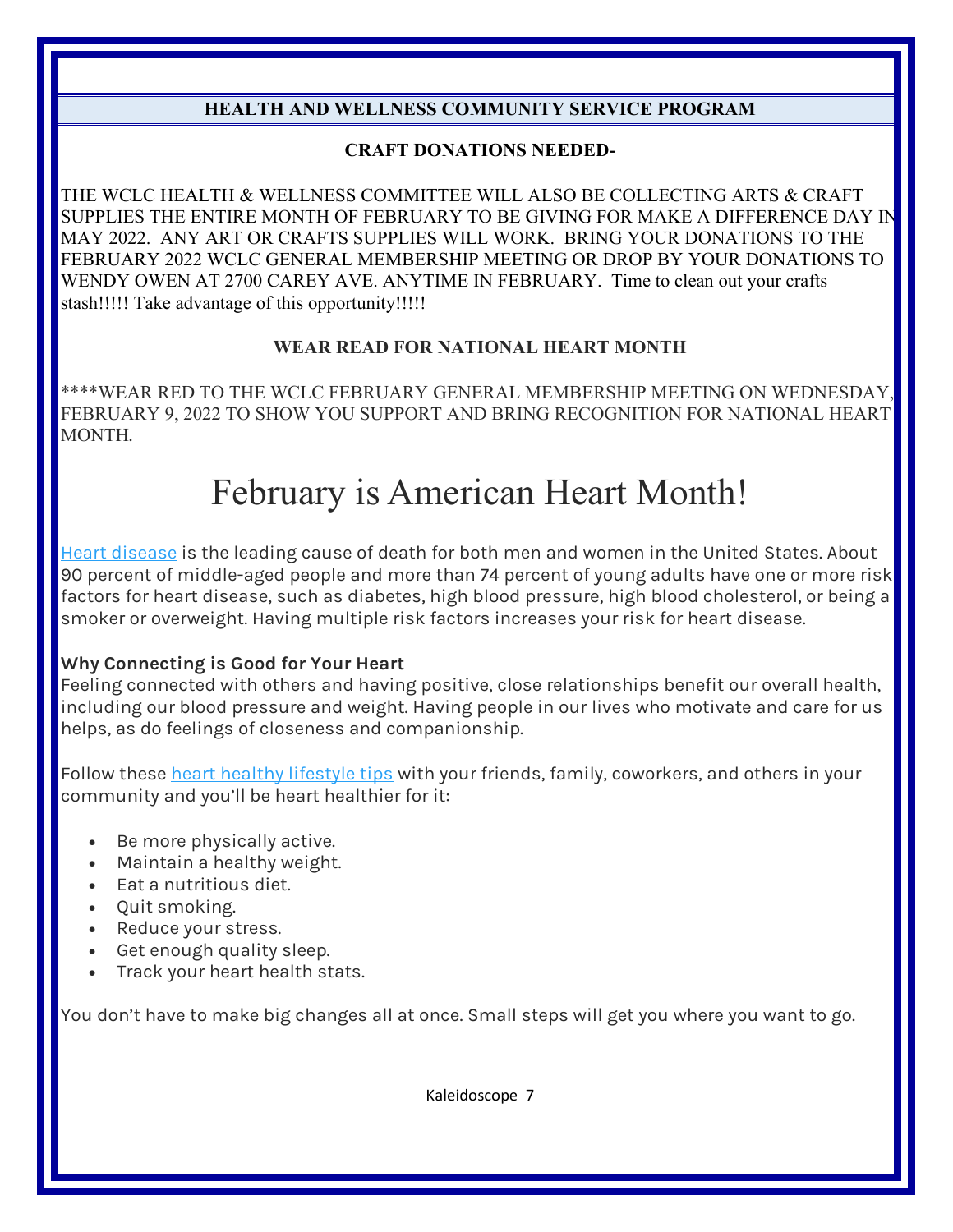**Move More:** Invite family, friends, colleagues, or members of your community to join you in your efforts to be more physically active:

- Ask a colleague to walk with you on a regular basis, put the date on both your calendars, and text or call to make sure you both show up.
- Join an exercise class at your local community center and bring a neighbor along. Carpool o walk there together to make it a regular date.
- Grab your kids, put on music, and do jumping jacks, skip rope, or dance.
- Make your social time active and encourage everyone—family and friends alike—to think of fun activities that get you off the couch and moving.

How much is enough? Aim for at least 2½ hours of physical activity each week—that's just 30 minutes a day, 5 days a week. In addition, do muscle strengthening exercises 2 days a week. Can't carve out a lot of time in your day? Don't chuck your goal, chunk it! Try 10 or 15 minutes a few times a day.

# **Aim for a healthy weight**

Find someone in your friend group, at work, or in your family who also wants to reach or maintain a healthy weight. (If you're overweight, even a small weight loss of 5–10 percent helps your health.) Check in with them regularly to stay motivated. Do healthy activities together, like walking or playing on a neighborhood sports team. Share low-calorie, low-sodium meals or recipes.

**Eat heart healthy:** We tend to eat like our friends and family, so ask others close to you to join in your effort to eat healthier.

**Quit smoking:** To help you quit, ask others for support or join a support group. Research shows that people are much more likely to quit if their spouse, friend, or sibling does. Social support online can also help you quit. All states have quit lines with trained counselors—call 1-800-QUIT-NOW (1-800-784-8669). You'll find many free resources to help you quit, such as apps, a motivational text service, and a chat line at [BeTobaccoFree.hhs.gov](about:blank) and [Smokefree.gov.](about:blank)

If you need extra motivation to quit, consider those around you: Breathing other people's smoke, called secondhand smoke, is dangerous. Thousands of adult nonsmokers die of stroke, heart disease, and lung cancer caused by secondhand smoke.

**Manage stress:** Reducing stress helps your heart health. Join with a friend or family member to do a relaxing activity every day, like walking, yoga, or meditation, or participate in a stress management program together. Physical activity also helps reduce stress. Talk to a qualified mental health provider or someone else you trust.

**Improve sleep:** Sleeping 7–8 hours a night helps to improve heart health. De-stressing will help you sleep, as does getting a 30-minute daily dose of sunlight. Take a walk instead of a late afternoon nap! Family members and friends: remind each other to turn off the screen and stick to a regular bedtime. Instead of watching TV before bed, relax by listening to music, reading, or taking a bath.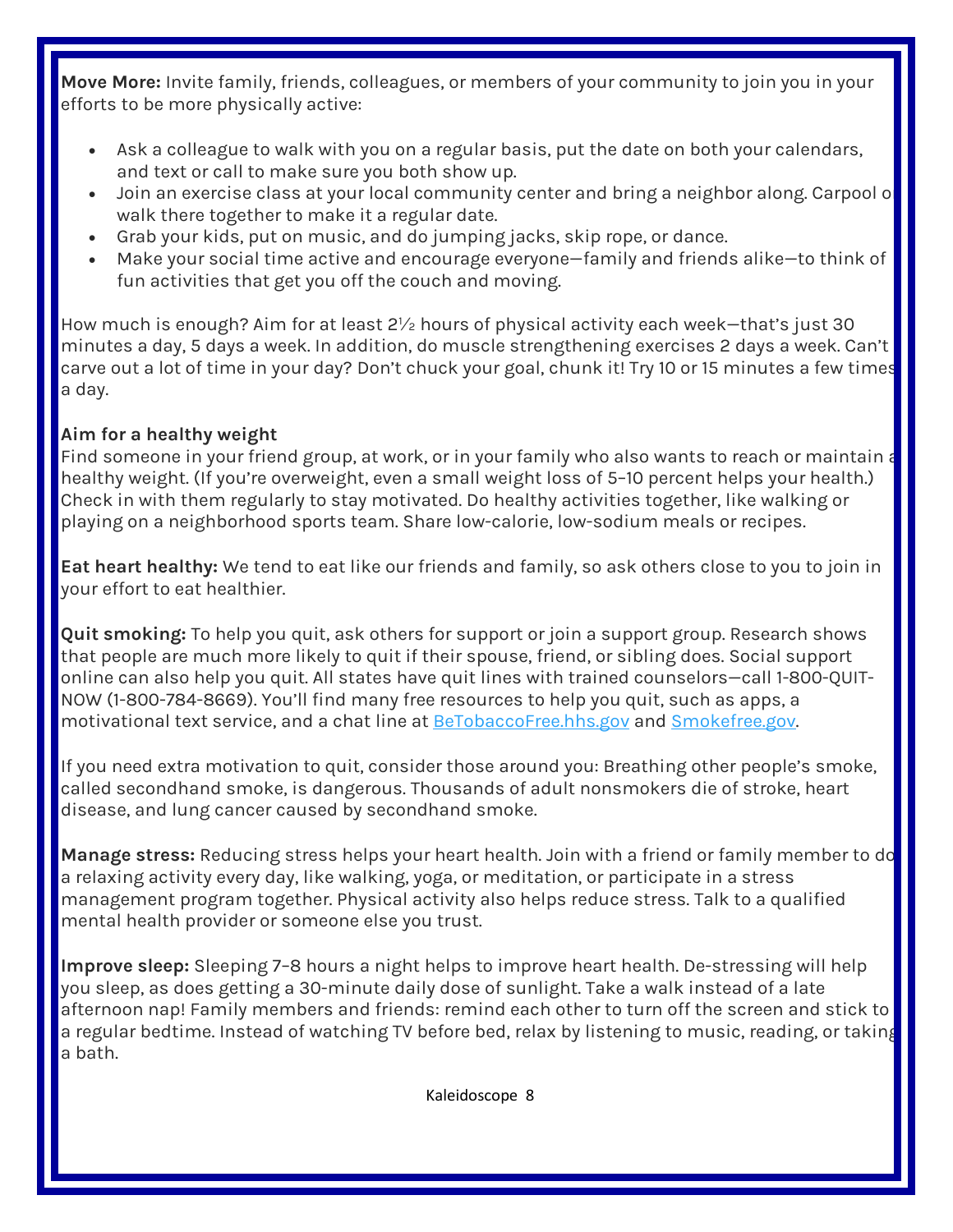**Track your heart health stats, together:** Keeping a log of your blood pressure, weight goals, physical activity, and if you have diabetes, your blood sugars, will help you stay on a heart healthy track. Ask your friends or family to join you in the effort.

**Join the WCLC Health and Wellness Committee in recognizing National Heart Month.**

# **SCHOLARSHIPS**

Don't forget our scholarships for graduating seniors. Here are the links to the WCLC and GFWC-Wyoming applications.

<https://www.gfwcwyoming.org/newslettersforms.html> <https://www.womenscivicleaguecheyenne.org/scholarships>

# **OTHER NEWS**



# . **GFWC X-JWC BIG BUNCO FUND RAISER! CALLING ALL BUNCO PLAYERS!**



**Saturday, March 12, 2022, 1:00 p.m. – 4:00 p.m.**

# **Moose Lodge, 1019 S. Greeley Highway, \$15.00**

Snacks, desserts, drinks, bunco games with prizes, 50/50 raffle, door prizes!

Proceeds benefit current club projects – Family Promise and Friday Food Bags.

Get your bunco friends together and come on out for a good time for a good cause! Tickets available from Patty Benskin, Connie Hein, Wendy Owen, Lucy Russell, Phyllis Salzburg and Katherine Van Dell or any X-JWC member.

# **GOURMENT**

The January gourmet groups met for a delicious menu of Cuban dish recipes and recipes chose by group #4. Consider joining this social group. It is fun and educational to fun to try a new and interesting menu. If you are interested, ask for a copy of our recipes. Bon Appetite!